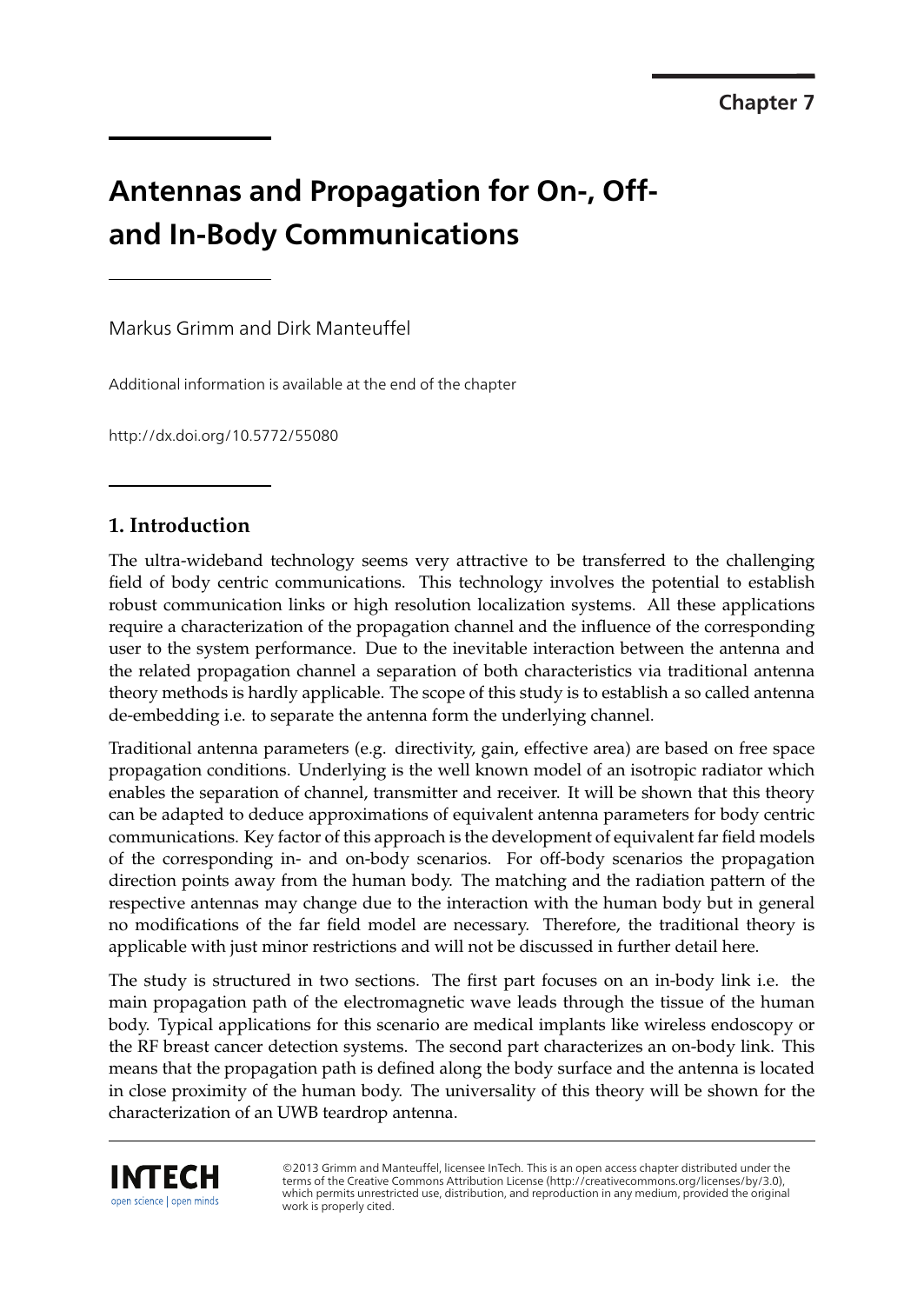

**Figure 1.** Distribution of the electric field of an implant located within the human abdomen; Left: On-body scenario showing surface waves guided by the body curvature; Right: In-body scenario characterized by circular shaped attenuation within the body.

# **2. Antenna de-embedding for in-body applications**

From an electromagnetic point of view the human body consists of a large number of lossy dielectric materials of various combinations and spacial arrangements. In case of an in-body scenario the antenna is integrated into this complex dielectric structure and along an arbitrary propagation path various electromagnetic propagation effects occur. However, the most dominant effect is the attenuation of the propagating wave due to the lossy character of human tissues, see Figure 1. Furthermore, it has been shown that the average attenuation through the inhomogeneous tissue structure can be described for some scenarios by an equivalent homogeneous medium with appropriate properties [1]. In this case the analogy between the in-body and free space scenario enables an evident description of the related antenna far field. For this purpose the basic assumption of an isotropic point source is generalized for a lossy dielectric medium.

# **2.1. Model of an infinite homogeneous lossy dielectric media**

The description of this model is based on the solution of the Helmholtz equation for a spherical wave which propagates in a homogeneous dissipative dielectric media. Due to this approach the absolute value of the electric field decreases proportionally to the reciprocal distance and shows an additional exponential attenuation with progressing distance compared to a lossless media. Therefore, the absolute value of the electric field *E* can be approximated by

$$
E(d) \propto \frac{U_n}{d} e^{-\alpha d},\tag{1}
$$

where *d*, *α* and *U*n denote the distance to the antenna, the attenuation constant of the media and a normalization factor related to the equivalent source of the spherical wave. For radiating elements, other than point sources, the accuracy of this model depends on the spacial current distribution of the source and is therefore a function of the distance. Due to the analogy of this dependency to the free space scenario the standard far field criteria seems applicable with the usual phase restrictions [2]. Related to the design of antennas which operates within the UWB frequency range [3] the radiating component is electrically large at the upper band edge frequency. In this case the appropriate far field criterium leads to following formulation:

$$
d_{\rm ff} = \frac{2D_{\rm max}^2}{\lambda_{\rm i}},\tag{2}
$$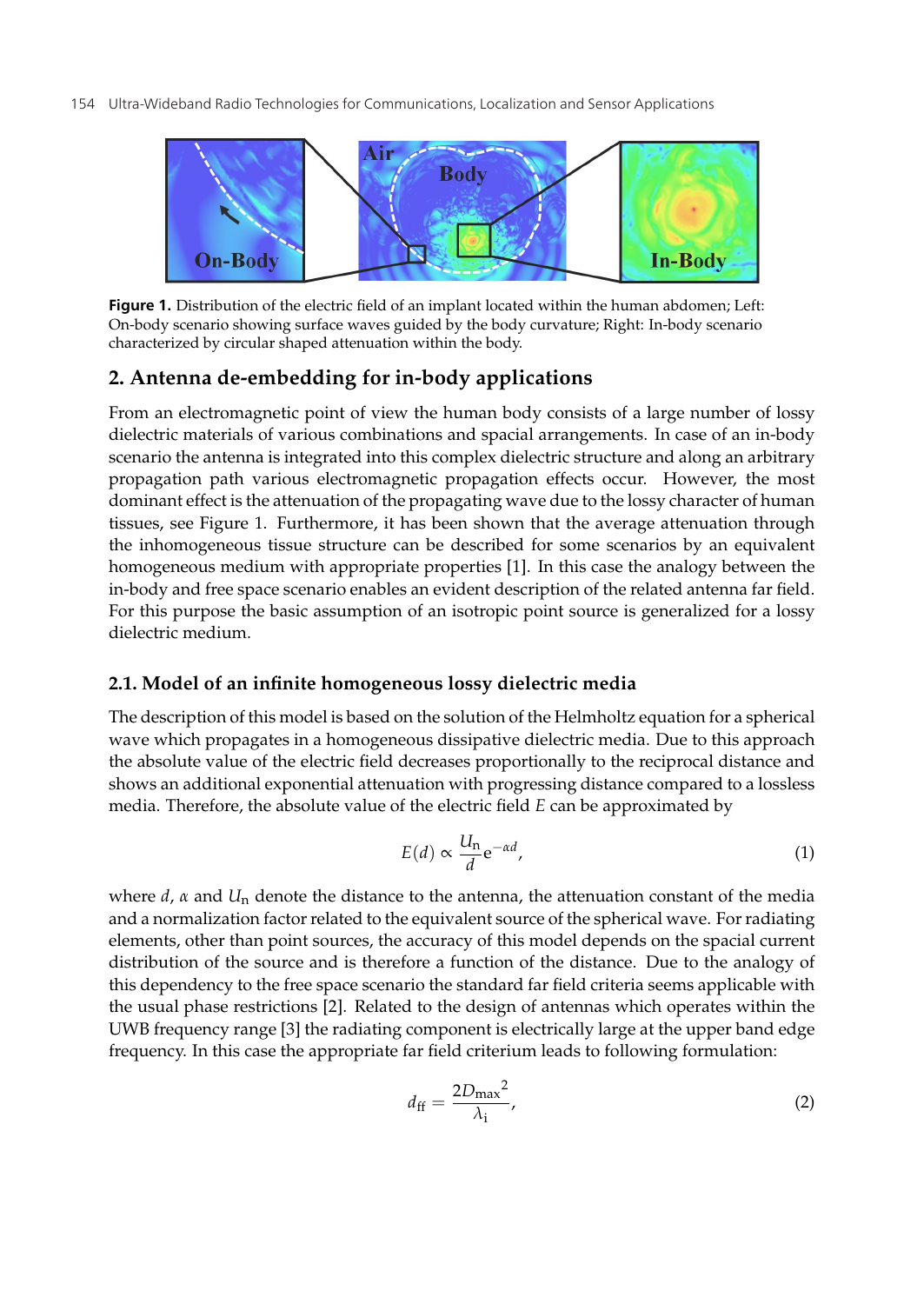where  $d_{\rm ff}$  denotes the approximated far field distance,  $\lambda_i$  the wave length of a TEM wave in the dielectric media at the band edge frequency and *D*max the largest diameter of the antenna. Note that  $D_{\text{max}}$  may be increased by passively excited components in the near field of the antenna which may contribute to the radiation, like the PCB of an implant or its encapsulation. Based on this far field model it is possible to deduce the equivalent gain of an in-body antenna. Doing this it seems logically consistent to refer the normalization constant  $U_n$  to an isotropic radiator. In this case the general definition of the gain *G* [2] is altered to

$$
G = \frac{S(d \ge d_{\rm ff})}{S_{\rm iso, lossy} (d \ge d_{\rm ff})'}
$$
\n(3)

where *S* denotes the power density of the antenna and  $S_{\text{iso,lossy}}$  denotes the power density of an isotropic source in a lossy medium at the same distance. Please note, due to the fact that the propagation medium itself contains losses and the directivity is by definition a lossless quantity, the definition of the directivity is not appropriate in this case. In order to achieve a constant normalization ratio versus the distance, the losses expressed by the exponential term of equation 1 have to be taken into account. Therefore, the absolute value of the lossy isotropic power density is given by

$$
S_{\text{iso,lossy}} = \frac{P_{\text{rad}}}{4\pi d^2} e^{-2\alpha d}.
$$
 (4)

In equation 4,  $P_{rad}$  denotes the radiated power of the antenna. For an antenna whose losses are restricted to the surrounding medium  $P_{rad}$  is equal to the power on the antenna  $P_{ant}$ . Due to the dissipative nature of the tissue the antenna efficiency *η* decreases exponentially with progressing far field distance and can be calculated by

$$
\eta\left(d_{\rm ff}\right) = \frac{1}{P_{\rm ant}} \oint\limits_A \mathbf{S} \cdot \, \mathrm{d}\mathbf{A},\tag{5}
$$

where *A* is the enclosure of the antenna at the distance  $d_{\text{ff}}$ . In order to calculate the path loss between two in-body antennas, the receive properties of such antennas have to be characterized as well. Due to the fact that the equivalent tissue medium is source free, linear and isotropic the definition of the effective antenna area  $A_{\text{eff}}$  [2] is also applicable for the in-body scenario. With respect to the definition of the gain in equation 3, the effective antenna area yields

$$
A_{\rm eff} = G \frac{\lambda_i^2}{4\pi}.
$$
\n(6)

Note, that the theory given above is based on an intrinsic far field model. Aim of this theory is an approach to give an intuitive formulation for the antenna design and handy path loss estimations. It raises no claim to give a closed analytical solution of the given problem. Despite this fact the model enables even estimations of theoretic problematic scenarios, such as a totally immersed antenna which is not insulated from the surrounding tissue media. As shown in [4], a theoretical formulation of this problem would lead to an inexpressible formulation. Nevertheless, to find a description between source and far field it is suggested to use an antenna which is electrically insulated from the surrounding media. Moreover the applicability of the model depends on the specific in-body scenario. The following chapter addresses the quality of the proposed model.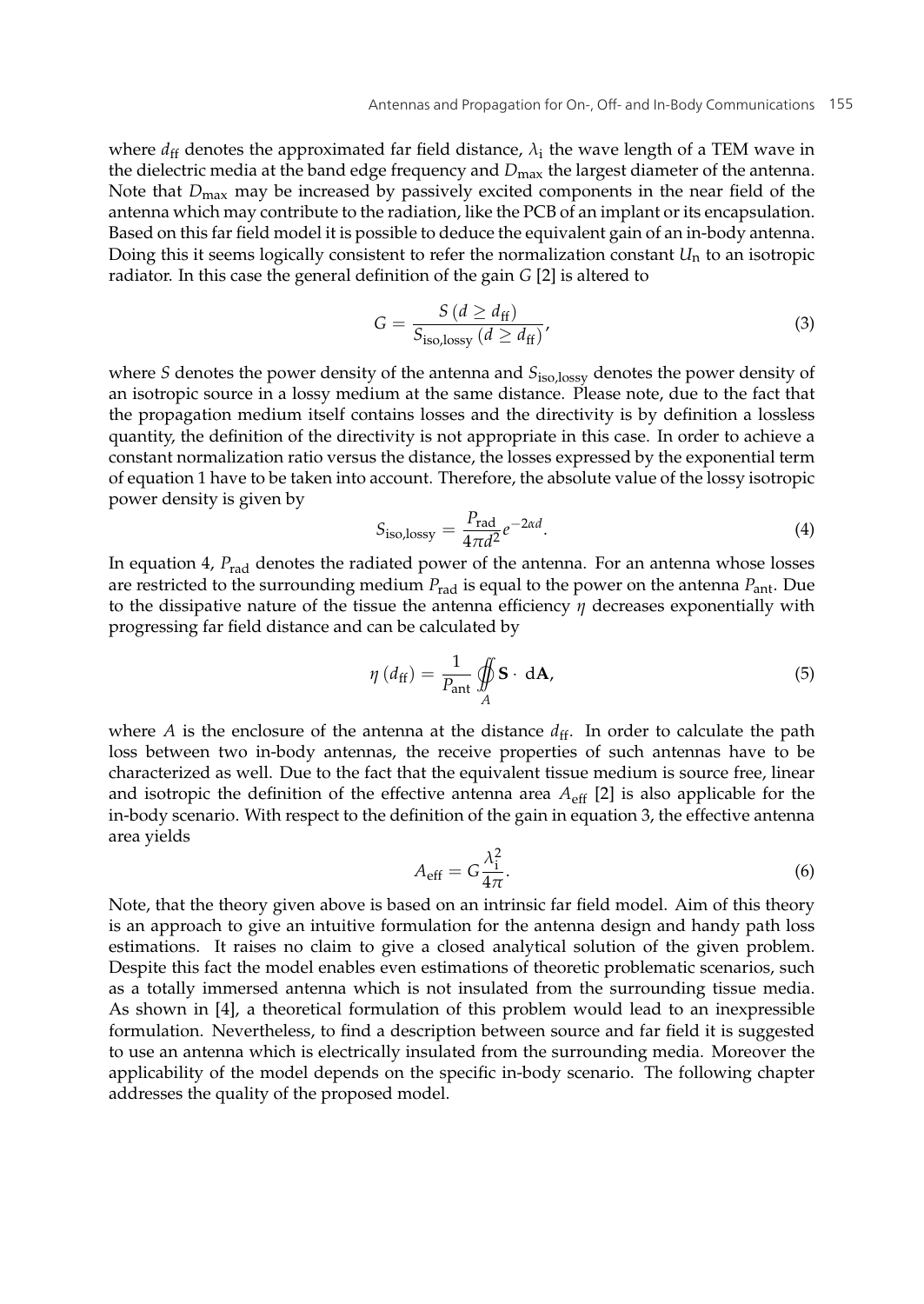## *2.1.1. Validation of the in-body model on the example of an UWB teardrop antenna*

Using the example of [1] the validity of the proposed in-body far field approach has been discussed by the evaluation of UWB localization of deep brain implants. As result it has been shown that the attenuation of an electromagnetic pulse within the inner human brain structure can be modeled by a homogeneous tissue with dielectric properties equivalent to grey matter. Despite the complex structure of the focused brain region time domain analyses indicate a radial wave conservation within the inner brain structure. These investigations indicate an average propagation velocity in arbitrary directions of the head which emphasize to the applicability of the suggested model.

The following analysis summarizes the results of an in-body scenario within the human trunk. In this case the representative media parameters are set to homogeneous muscle tissue, calculated by [5], and the validity of the approach is shown on the example of an UWB teardrop antenna. The antenna has been designed for the ultra wideband frequency range from 3.1 GHz to 10.6 GHz which is specified by [3]. Within this frequency range the return loss of the immersed teardrop antenna has been optimized to be lower than 10 dB. The capsulation of the antenna has been designed for the center frequency of 6.85 GHz by a lossless dielectric cylindrical insulation. The related permittivity of the capsulation has been set to  $\varepsilon_r = 49.9$ to achieve an impedance matching between the insulation and the tissue. The validation of the model has been performed by numerical calculations with the FDTD simulation software EMPIRE XCcelTM [6].



**Figure 2.** Insulated teardrop antenna designed for the focused UWB frequency band.

According to equation 2, the minimum far field distance for the upper band edge frequency  $(f_u = 10.6 \text{ GHz})$  is  $d_{\text{ff}} = 3 \text{ cm}$ . Here, due to the insulation, the maximum antenna size  $D_{\text{max}}$ has been set to the maximal capsule dimension. The quality of the proposed far field model has been verified by the absolute difference Δ*S* between the calculated power density values *S*<sub>FDTD</sub> and the far field model *S*<sub>ff</sub>. For the angle  $\Theta = 90^\circ$  the difference  $\Delta S$  has been calculated at the far field distance  $d_{\rm ff}$  by the following equation:

$$
\Delta S = \frac{|S_{\text{FDTD}} - S_{\text{ff}}|}{S_{\text{FDTD}}}.\tag{7}
$$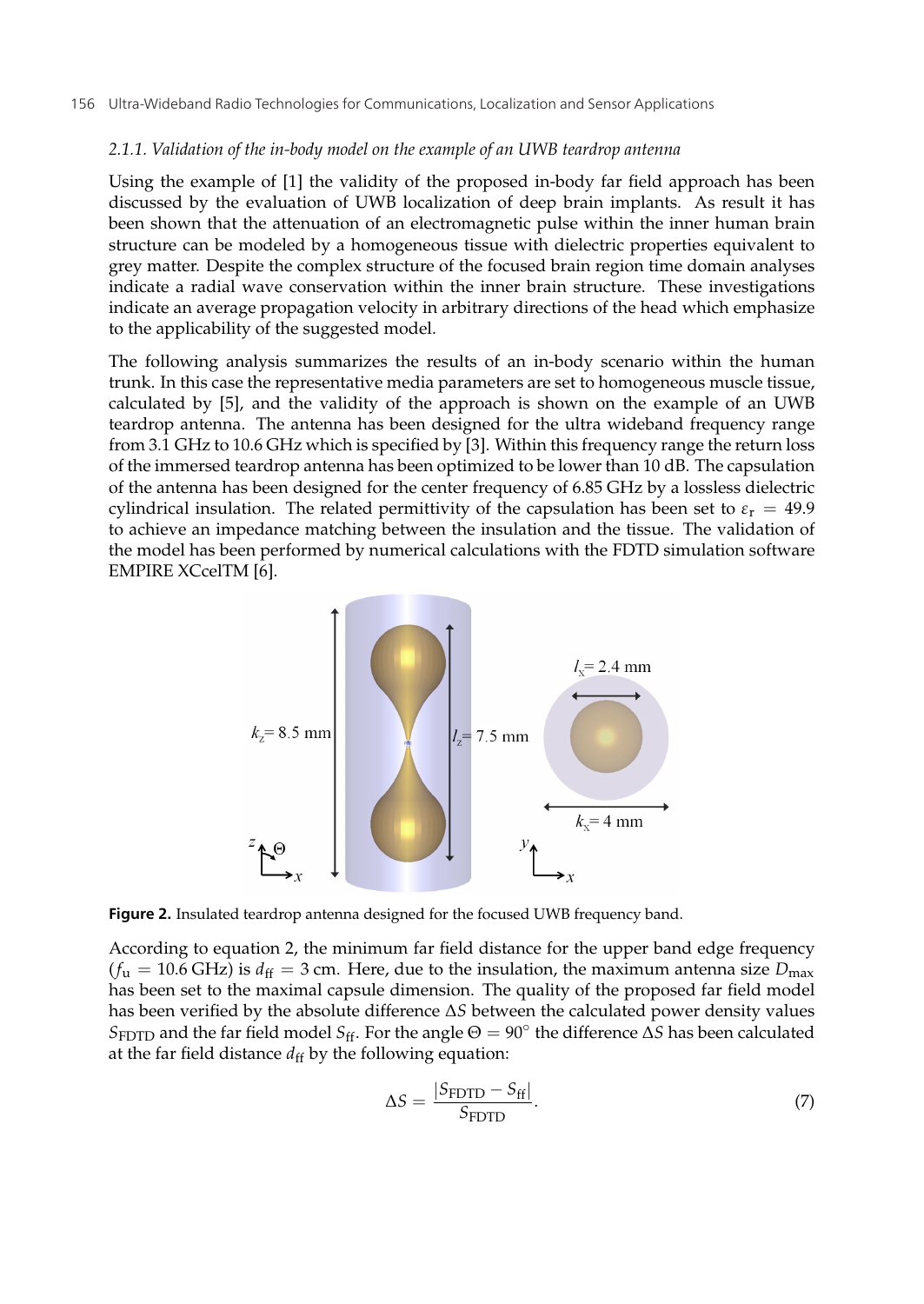|                              |                      | $=$ 3.1 GHz $ f = 6.85$ GHz $ f = 10.6$ GHz |                      |
|------------------------------|----------------------|---------------------------------------------|----------------------|
| $\Delta S[\%]$               |                      | 37                                          | 6 9                  |
| $G(\Theta = 90^{\circ})$     | 19                   | 2.3                                         | 33                   |
| $\eta_{\rm eff}(d_{\rm ff})$ | $3.8 \cdot 10^{-2}$  | $8.4 \cdot 10^{-5}$                         | $1.5 \cdot 10^{-8}$  |
|                              | $2.75 \cdot 10^{-5}$ | $7.22 \cdot 10^{-6}$                        | $4.74 \cdot 10^{-6}$ |

Table 1 shows the calculated values for the lower, upper and center frequency of the UWB frequency range investigated. The error rises with increasing frequency and is still within the typical range of the equivalent free space far field considerations.

**Table 1.** Calculated equivalent in-body antenna parameters of the UWB teardrop antenna at  $d_f = 3$  cm.

Table 1 also shows the gain calculated by the equations 3 and 4. As stated, additional derivations have shown that the value is nearly constant for distances greater than  $d_{\text{ff}}$ . Nevertheless, the value is not constant within the observed frequency range and rises with increasing frequency due to the variation of the electrical length of the antenna. To characterize the losses within the near field of the antenna the efficiency has been calculated by equation 5 at the minimum far field distance  $d_{ff}$ , see Table 1. As it might be expected, the efficiency decreases drastically with increased frequency due to the higher power consumption of the tissue medium. For greater distances the efficiency decreases exponentially with increasing distance. The effective antenna area, as shown in Table 1, is calculated using equation 6. The derived values of the gain and the effective antenna area enable the approximation of the path gain for arbitrary distances greater than the minimum far field distance. This ratio of transmitted to received power (path gain) is shown for the related frequencies in Figure 3.

As shown above the model of an homogeneous dissipative medium enables the definition of antenna parameters to establish an antenna de-embedding for in-body scenarios. Therefore, the consideration of the whole system is not necessary to achieve a path loss estimation. Moreover this assumption enables a basis for a purposeful antenna development.



**Figure 3.** Calculated path gain of the UWB teardrop antenna.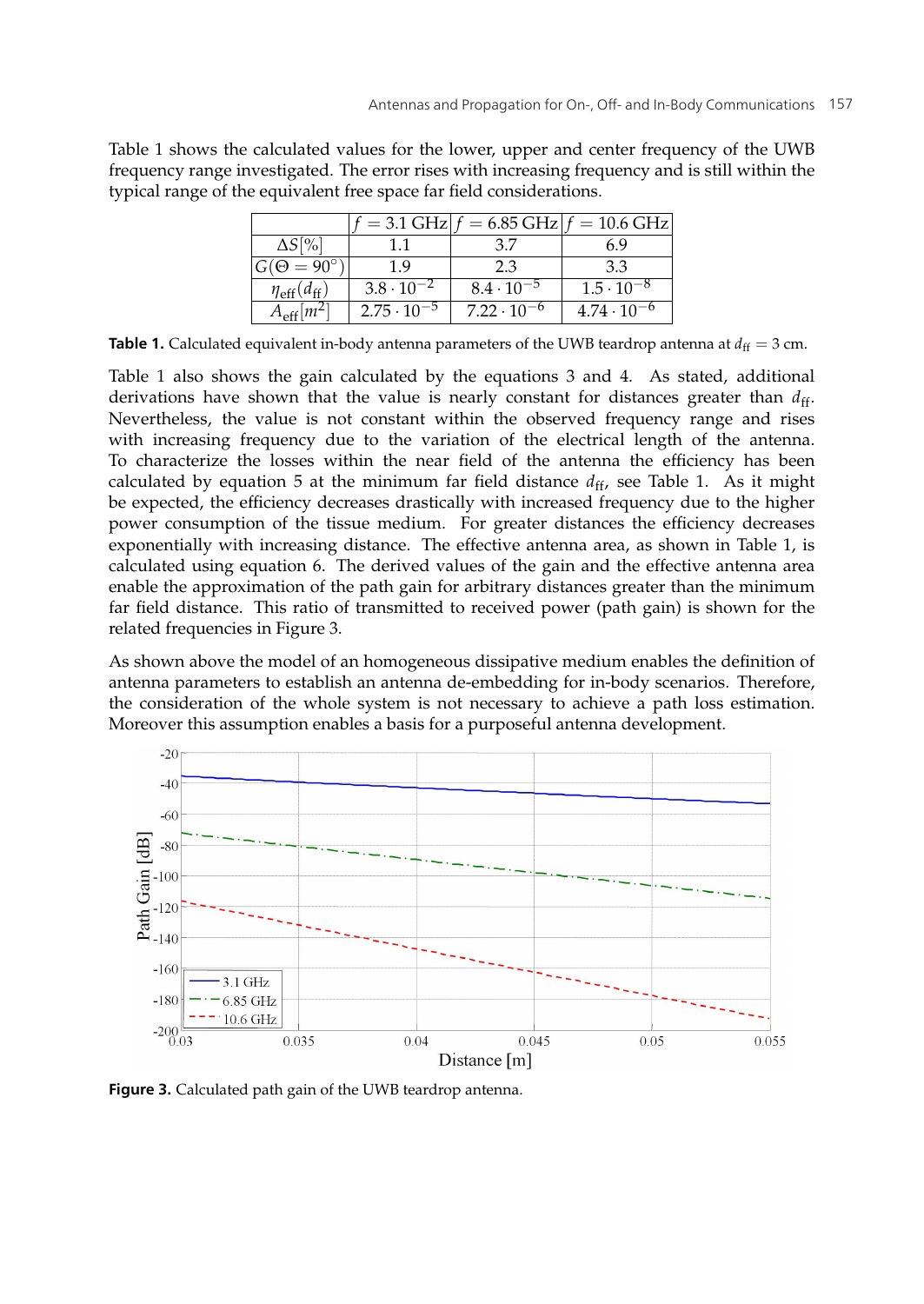## *2.1.2. Limitations of the in-body model*

As shown in [1], boundaries between high water content tissues (muscle tissue) and air filled regions (paranasal sinus, frontal sinus) or low water content tissues (fat tissue, bone tissue) lead to various electromagnetic interactions which reduce the accuracy of the approach presented above. The average attenuation of the electromagnetic field may still be characterized by the proposed model but especially with respect to time domain analysis the multi path behavior of these structures leads to insufficient results. Moreover, the specific anatomical location of the RF application may have a strong influence on the corresponding radiation characteristic of the antenna which cannot be adequately described by a homogeneous tissue model. Despite this fact the generality of the approach enables an extension of the theory by including anatomic realistic human models in the antenna design process to derive the resulting radiation characteristic. In this case the corresponding far field distance has to be enlarged related to the anatomical structure but the average description of the far field may still be given by the proposed homogeneous model.

# **3. Antenna de-embedding for on-body applications**

Encouraged by [7], the didactic first step to deduce a de-embedding for a wide class of on-body applications is the deduction of an adequate far field propagation model of a radiating source near a planar tissue like surface.

## **3.1. Model of an infinite homogeneous lossy plane surface**

The propagation mechanisms of an electric doublet near a dissipative infinite homogenous plane has been investigated in [8]. These results provide a description of the electric field components as a function of the given geometry. Therefore the absolute value of the electric field *E* can be calculated depending on the dipole current distribution **i**, its effective height *h*, the frequency *f* , the complex dielectric parameters of the media *ε* and a tangential to the surface defined distance *d*, see Figure 4.





Included in this theory is the separation of the total electric field in its space and surface wave. As defined by Figure 4 the space wave consists of the wave components which propagates along the direct path *d* and the ground reflected path  $d_{ref}$ . A surface wave component which is excited by the dissipative nature of the tissue is guided by the air-media boundary. It only contributes to the related electromagnetic field if the antenna is located in close proximity to the surface. This means that the effective antenna high *h* is typically lower than a few wave lengths. Otherwise, this wave component is negligibly small compared to the space wave. The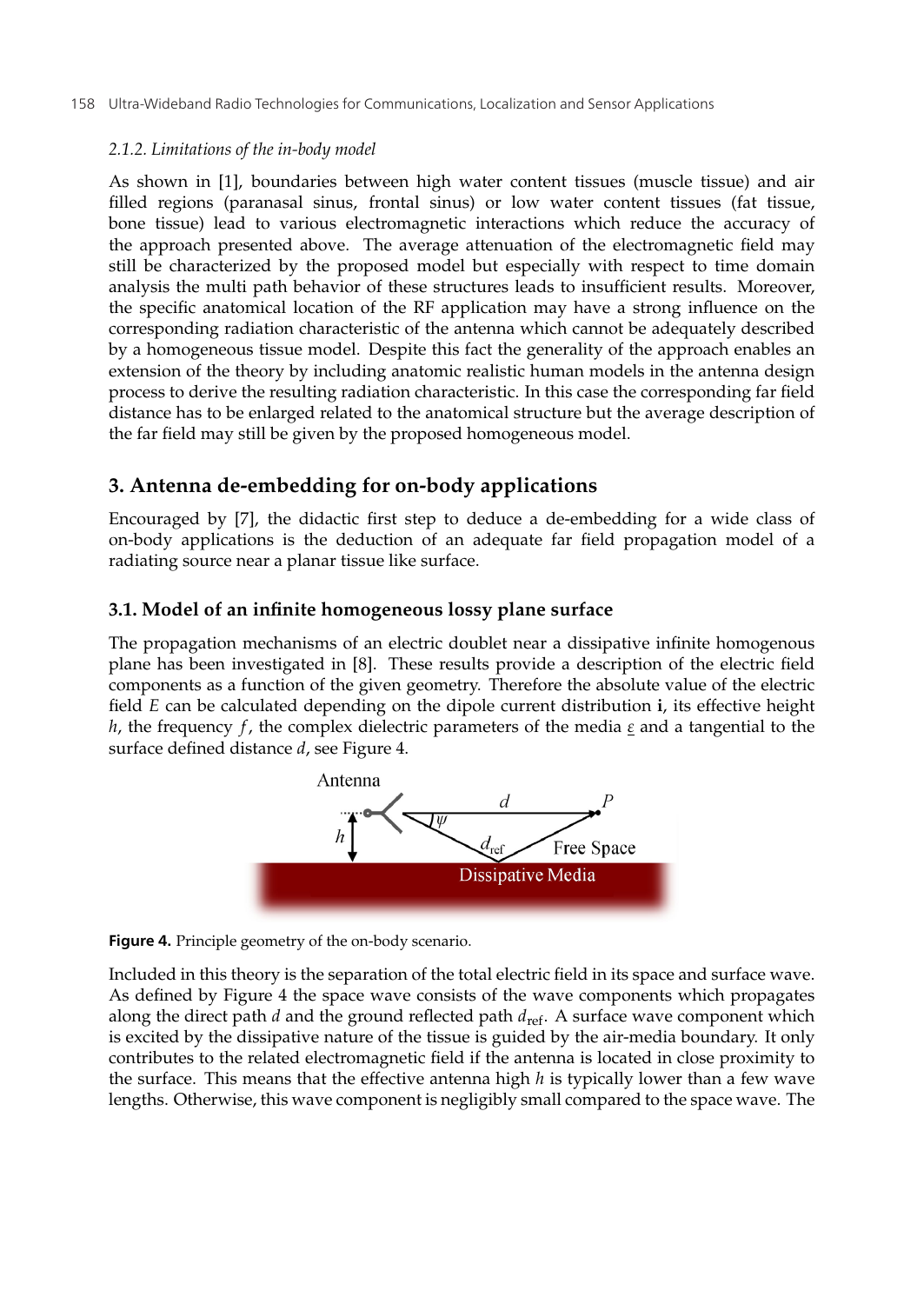electric field of any observation point *P* along a parallel surface path at the effective antenna high *h* can be described by Norton's formulation *N* as follows:

$$
E \propto \frac{U_n}{d} N \left( \mathbf{i}_{v,h}, d, h, f, \underline{\varepsilon} \right), \tag{8}
$$

where the normalization value  $U_n$  depends on the antenna excitation. The term  $N$  is a function of the current distribution of the source  $\mathbf{i}_{v,h}$ , the distance *d*, the frequency *f* and the complex tissue permittivity *ε*. The absolute value of the electric field is given by the superposition of the space wave *E*sp and surface wave *E*sw as follows:

$$
E(d) = E_{\rm sp} + E_{\rm sw},\tag{9}
$$

where *E* is given by

$$
E(d) \propto \frac{U_n}{d} \left[ \underbrace{e^{j\frac{2\pi d}{\lambda}}}_{\text{direct wave}} + \underbrace{R_{v,h} \cos^3(\psi) e^{j\frac{2\pi d_{\text{ref}}}{\lambda}}}_{\text{ground-reflected wave}} + \underbrace{(1 - R_{v,h}) F_{v,h} \cos^2(\psi) e^{j\frac{2\pi d_{\text{ref}}}{\lambda}}}_{\text{surface wave}} \right].
$$
 (10)

In equation 10,  $\lambda$  denotes the free space wave length,  $R_{v,h}$  the plane-wave reflection coefficient of the ground,  $F_{v,h}$  the surface-wave attenuation function and  $d_{ref}$  the reflected path at angle *ψ*. Both, the reflection and the attenuation functions depend on the current distribution of the antenna and are given by [9] for vertical and horizontal antenna orientations. The related far field solution is valid for sufficient great distances *d* and depends in first place on the mathematical description of the surface-wave attenuation function. If an adequate description can be assumed the minimal valid distance, referred by Norton in [8], has to be greater than one free space wave length. An additional limitation is the assumption of locally plane waves for the derivation of the reflection coefficient of the ground. Under the assumption that the surface acts as a perfect mirror the electrical antenna size may be enlarged by the mirror image. Analog to equation 2 the far field distance  $d_{\rm ff}$  is defined by:

$$
d_{\rm ff} = \frac{2D_{\rm max,eff}^2}{\lambda},\tag{11}
$$

where the modified maximum antenna dimension is denoted by  $D_{\text{max,eff}}$ . For an adequate derivation of the far field distance the quantity *D*max,eff has to be chosen appropriate under the aspect that the enlargement of the antenna by the ground acts primarily in normal direction to the surface. For distances greater than the minimum far field distance, given by equation 11, the formulation of equation 10 enables the definition of the directivity for on-body scenarios. Analog to equation 3 the directivity *D* is defined by the normalization of the power density to the far field model:

$$
D = \frac{|S|}{|S_{\text{North}}|}.\tag{12}
$$

The related electromagnetic field is in general a superposition of TE-, TM- and TEM-wave components and therefore a function of the parameters given in equation 8. Despite this fact, the TEM-wave component contributes the most significant part to the power flux density. Even if a strong surface wave is excited, the resulting TM-wave component is comparatively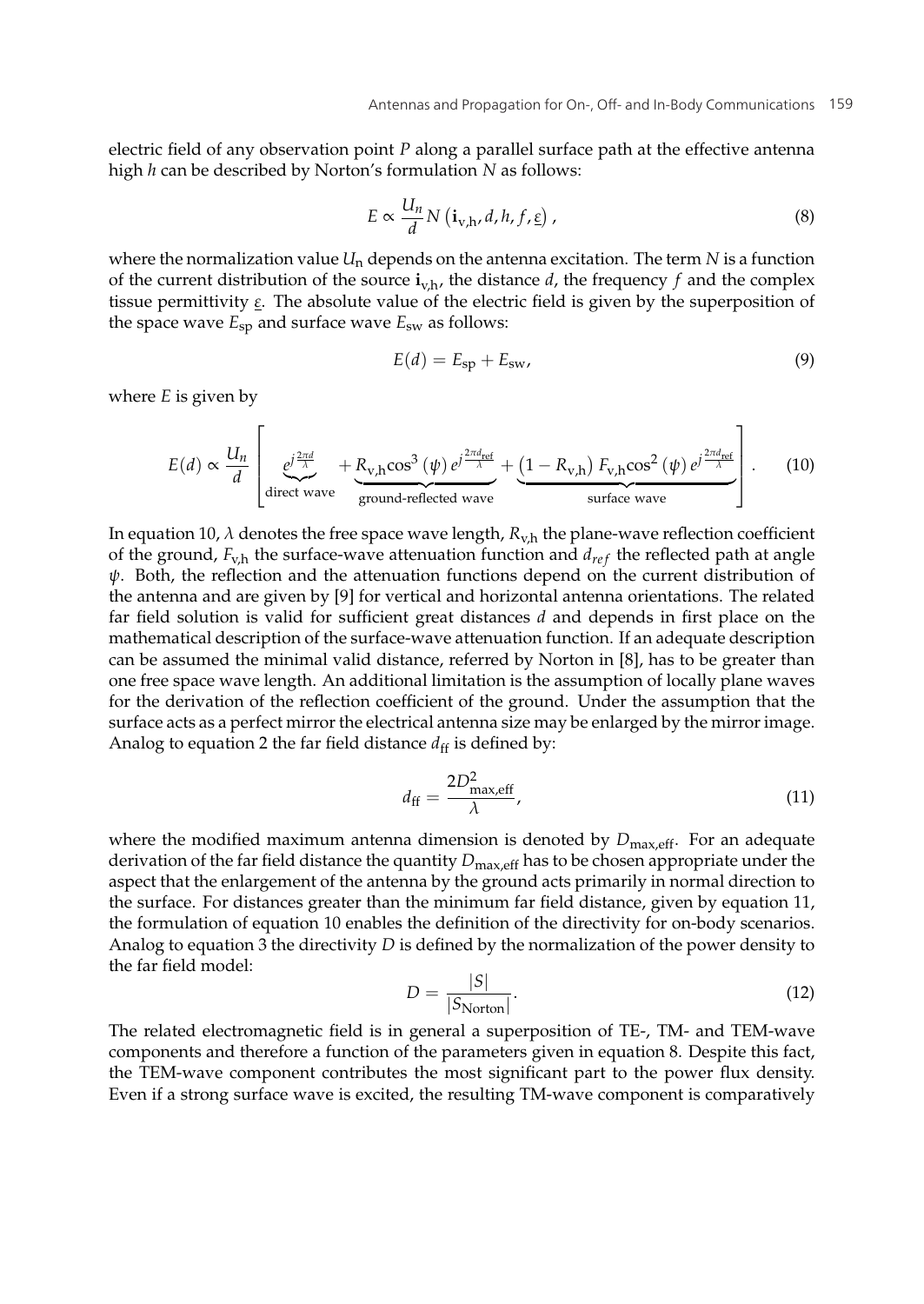low. This fact enables a simple approximation of the power density by the given expression of electric field:

$$
D \approx \frac{|E|^2}{|E_{\text{North}}|^2} = \frac{|E|^2}{\left|\frac{U_n}{r}N\right|^2}.\tag{13}
$$

Considering the free space and in-body definition of the directivity it is consistent to define the normalization value *U*n related to a isotropic source which is modified by the function *N*:

$$
D = \frac{|E|^2}{\frac{\eta_0 P_{\text{rad}}}{4\pi d^2} |N|^2}.
$$
\n(14)

Due to the fact that the effective area of an antenna is defined for the condition in which the antenna receives a locally plane electromagnetic wave [10] the received power of an antenna inserted in the far field of the transmitting on-body antenna cannot be calculated directly by equation 6. Nevertheless, as shown by a preceding study, see [11], even for body worn antennas a derivation of the received power as a function of the incident power density is possible. The results imply a nearly constant ratio between the received power *P*out and the incident power density *S* if the corresponding antennas are farther than the minimum far field distance apart. The constant ratio  $A_{\text{eff}}^{'}$  can be calculated by

$$
A'_{\text{eff}} = \frac{|P_{\text{out}}|}{|S|}.
$$
\n(15)

Note, that the ratio defined by equation 15 is a function of the parameters given above and is therefore limited in its applicability to the specific setup. Apart from these aspects the equation enables the opportunity to calculate the received power as a function of arbitrary far field distances.

#### *3.1.1. Validation of the on-body model on the example of an UWB teardrop antenna*

The verification of the suggested model has been done for a vertically and horizontally orientated UWB teardrop antenna for the frequency range defined by [3]. The effective height of the antenna has been set to a quarter free space wave length at  $f = 3.1$  GHz to avoid intersections between the antenna and the tissue medium. In contrast to the in-body design an encapsulation of the radiating antenna elements is not necessary to obtain an adequate matching of the antenna. The key parameters of the antenna geometry are set to  $l_z = 39$  mm and  $l_x = 18.5$  mm, see Figure 2, to achieve a return loss below 10 dB for the desired frequency range. The tissue properties have been set to muscle tissue, given by [5], and analog to [7] the geometry has been numerically calculated by the FDTD method presented in [6]. The minimum far field distance  $d_{\rm ff}$  has been calculated along equation 11 and is shown in Table 2 for a vertical and horizontal orientated teardrop antenna.

Table 2 also shows the quantities *D* and  $A'_{\text{eff}}$  which are calculated for the minimum far field distance  $d_{\text{ff,v}} = 0.54 \text{ m}$  and  $d_{\text{ff,h}} = 0.43 \text{ m}$ . Analog to the in-body scenario the quality of the suggested model has been verified by the absolute difference Δ*S* defined by equation 7. The absolute difference shows a sufficient applicability of the suggested on-body model. In contradiction to the in-body scenario it describes a non monotone behavior for the target frequencies due to the inverse frequency dependence of the reflection coefficient of the ground and the surface-wave attenuation function defined by equation 10. As shown in Table 2, the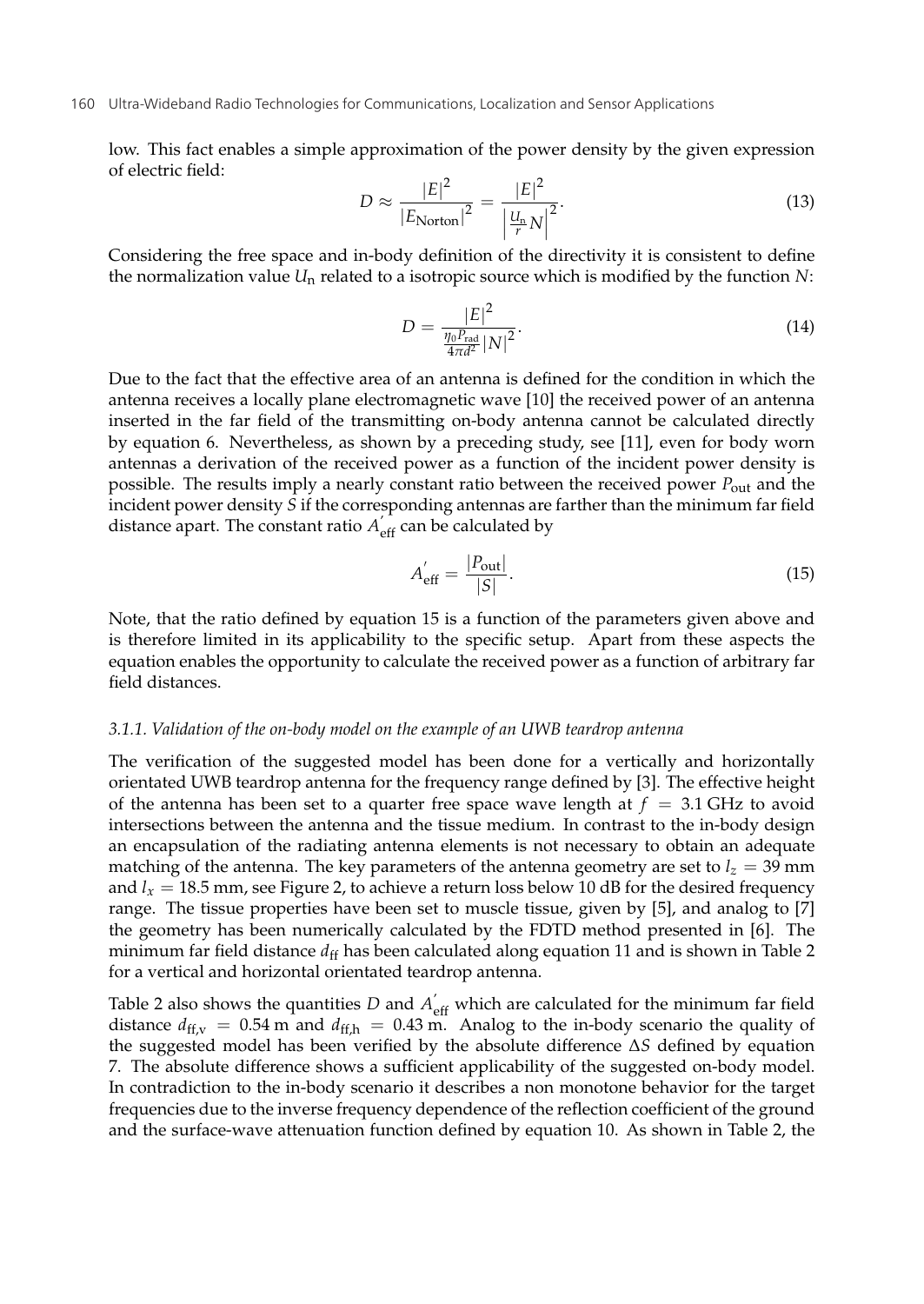|                                 | $\mathbf{i}_{v,h}$ $J$ |                      | $=$ 3.1 GHz $ f = 6.85$ GHz $ f = 10.6$ GHz |                     |
|---------------------------------|------------------------|----------------------|---------------------------------------------|---------------------|
| $d_{\rm ff}[m]$                 | v                      | 0.16                 | 0.35                                        | 0.54                |
|                                 | h                      | 0.13                 | 0.28                                        | 0.43                |
| $\Delta S[\%]$                  | v                      | 10.38                | 4.83                                        | 5.56                |
|                                 | h                      | 6.64                 | 3.15                                        | 3.48                |
| $D$ [lin]                       | v                      | 1.37                 | 1.07                                        | 0.99                |
|                                 | h                      | 1.34                 | 1.23                                        | 0.47                |
| $A_{\rm eff}$ [m <sup>2</sup> ] | V                      | $8.7 \cdot 10^{-4}$  | $1.7 \cdot 10^{-4}$                         | $4.4 \cdot 10^{-5}$ |
|                                 | h                      | $10.3 \cdot 10^{-4}$ | $1.8 \cdot 10^{-4}$                         | $3.4 \cdot 10^{-5}$ |

**Table 2.** Calculated on-body antenna parameters of the UWB teardrop antenna. The quantities Δ*S*, *G* and  $A'_{\text{eff}}$  are calculated for the maximum far field distance of the considered frequency range with  $d_{\text{ff,v}} = 0.54 \text{ m}$  and  $d_{\text{ff,h}} = 0.43 \text{ m}$ .

directivity of the evaluated antennas decreases with increased frequencies. This behavior implies a reduced excitation of surface waves in the upper UWB frequency range due to the greater effective height of the antenna. Note, the derived gain is not directly comparable to the free space or in-body values. Due to the dependency of the channel model to the antenna polarization even the vertical and horizontal quantities are incomparable to each other. Despite this restriction the formulation of the directivity defines a quantity which enables an adequate discussion of various on-body antenna types and to enhance the corresponding design process.



**Figure 5.** Distance to the antenna where the surface wave exceeds the space wave as function of the frequency and tissue parameters of a vertical polarization; First row: The effective antenna height is set to a quarter wave length of the respective frequency; Second row: Effective antenna height is set to a quarter wave length at *f* = 3.1 GHz; Green square marker: Fat tissue; Red round marker: Muscle tissue.

Figure 5 shows an analysis of the effective antenna height in relation to the surface wave excitation. It discusses the distance  $d<sub>s</sub>$  where the surface wave exceeds the space wave as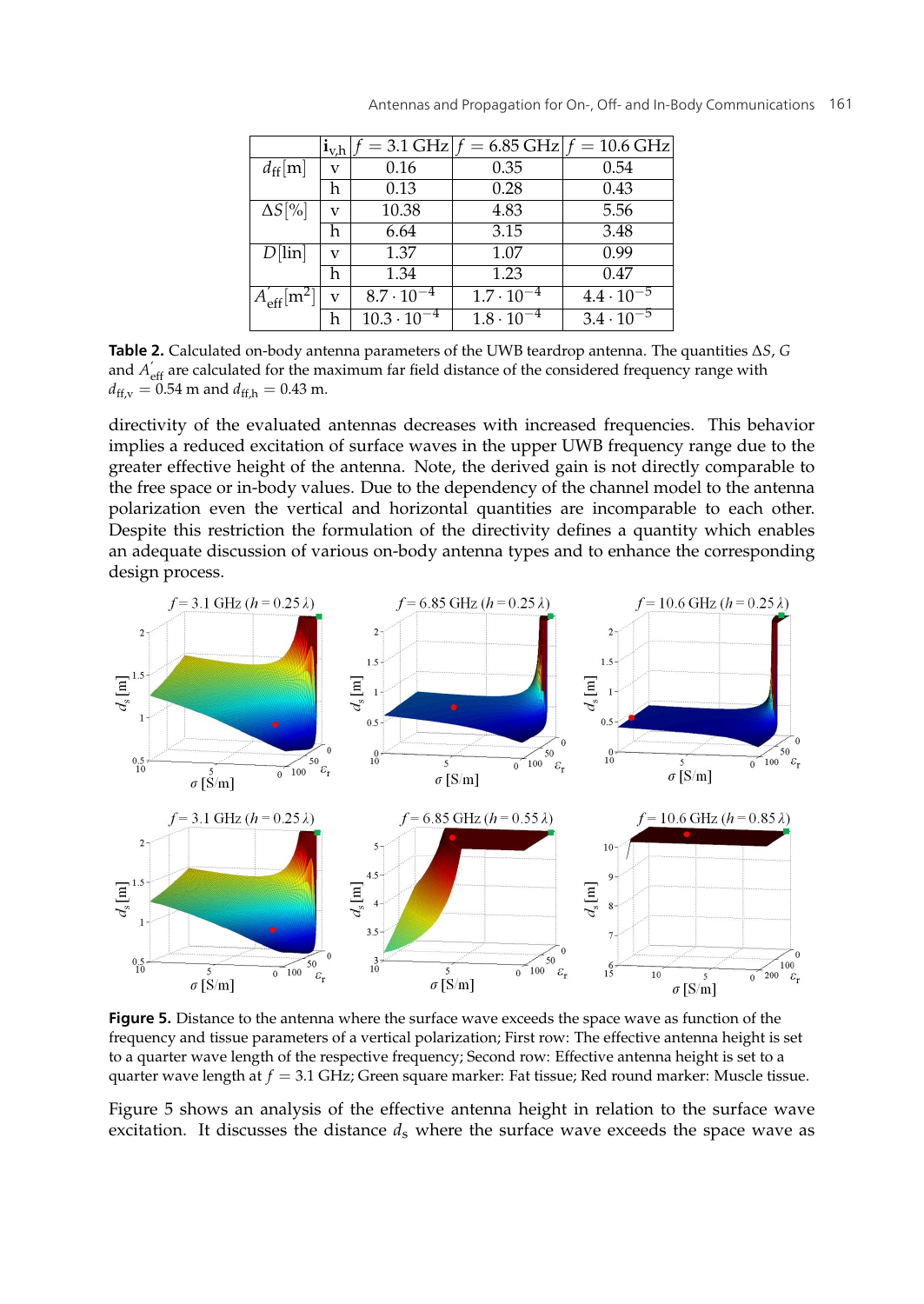function of the tissue parameters. The first row shows the intersect point for effective antenna heights of a quarter wave length of the respective frequency. The second row shows the intersection point for a fixed effective antenna height which has been set to a quarter wave length of the lower UWB edge frequency  $(f = 3.1 \text{ GHz})$ . The comparison of the results shows that with increasing frequency even at distances greater than 10 m the surface wave component is lower than the corresponding space wave. This fact implies a relatively weak far field and causes a reduction of the directivity at high frequencies. With respect to the design of future UWB on-body antennas this circumstance has to be considered. Additional investigations have also shown that vertical polarized antennas excite a much more dominant surface wave than equivalent horizontal orientated antenna configurations, see [7]. These results are in accordance to the theory given by [8] and should be considered to optimize UWB applications for given propagation scenarios.

## *3.1.2. Limitations of the on-body model*

The validation of the suggested model with respect to the anatomical structure of the human body, with its numerous tissue types and curved surfaces, is done by a path gain calculation of a complete human body voxel model. Basis for this derivation is the numerical IT'IS virtual family Duke model [12]. The selected scenario consists of a transmitting antenna TX which is located at the right shoulder front. The corresponding receiver RX is shifted along the front side of the trunk above the right leg to the right foot. Figure 6 shows the path gain along the chosen path *d*. In addition, the path gain of the suggested on-body model has been calculated for homogeneous muscle and fat tissues. As seen in Figure 6, the calculated path gain of the voxel model lies between the graphs of the theoretical models.



**Figure 6.** Path gain of the Duke voxel model in comparison to the homogeneous model of fat and muscle; Additional included is a numerical validation graph of a layered model analog to [7].

Analog to [7] a numerical model of a layered plane surface has been implemented to realize a more realistic representation of the human tissue structure. The suggested simulation model consists of 2 mm skin and 5 mm fat tissues which are positioned on an infinite muscle tissue.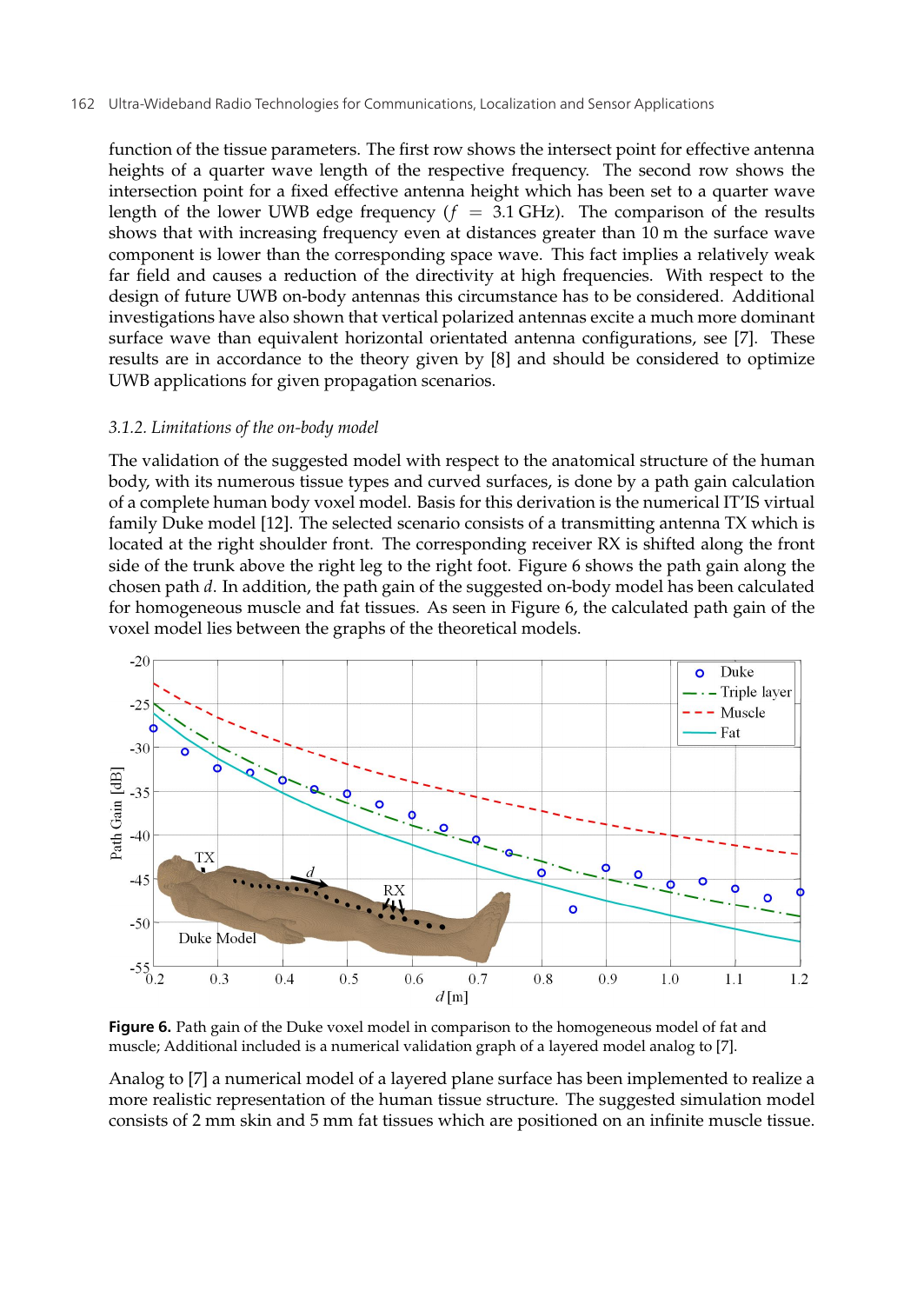As shown in Figure 6 the modified model is capable to give an adequate description of the detailed voxel simulation. In future approaches this fact can be used to enhance the presented on-body far field model by a modification of the surface-wave attenuation function  $F_{v}$ <sub>h</sub>, see equation 10, by an adaption of the numeric distance as function of the surface impedance [13].

An additional effect, which is not included in the model presented, is the propagation in shadowed regions of the human body. While locally small shadowed regions are still covered by the model, large shadowed regions seem not to be described by this theory [7]. Nevertheless, these aspects have also been discussed in the last century with respects to the wave propagation above a spherical earth [9] and may also be transferred to the field of body centric communications.

## **4. Conclusion**

The study has shown that an antenna de-embedding for in- and on-body applications can be realized by the derivation of corresponding far field models with reasonable accuracy for practical applications. Related to this theory, quantities as the directivity and the effective antenna area have been defined to derive good approximations of propagation models. Especially for on-body applications the suggested model gives a detailed insight by the separation of the electromagnetic field in its space and surface wave components.

Moreover, the presented theory enables the calculation of average path gain models of arbitrary antennas which can be reduced to a source of vertical and horizontal orientated current distributions. By this, the numerical calculation space can be reduced to the minimum far field distance of the corresponding model. Additionally, an insulated UWB tear drop antenna design has been presented for in-body communication applications to give an adequate validation example. For the on-body scenario the UWB teardrop antenna has been modified and also been discussed.

In future studies the in-body approach has to be modified to a multipath channel model to include additional propagation effects like surface waves. In addition, the on-body model has to be extended to give a wider applicability with respects to the complex structure of the human body. Moreover, the effective antenna area for on-body applications has to be described as function of the given model. With these improvements a structured combination of the on-, off- and in-body scenarios seems realizable to develop an optimized antenna theory for body centric communications.

# **Author details**

Markus Grimm and Dirk Manteuffel *University of Kiel, Germany*

# **5. References**

- [1] Grimm, M. & Manteuffel, D. (2011). Characterization of electromagnetic propagation effects in the human head and its application to Deep Brain Implants, *IEEE-APS Topical Conference on Antennas and Propagation in Wireless Communications (APWC)*, pp. 674-677, ISBN 978-1-4577-0046-0
- [2] Balanis, C. A. (2005). *Antenna Theory*, John Wiley & Sons., ISBN 978-0-4716-6782-X